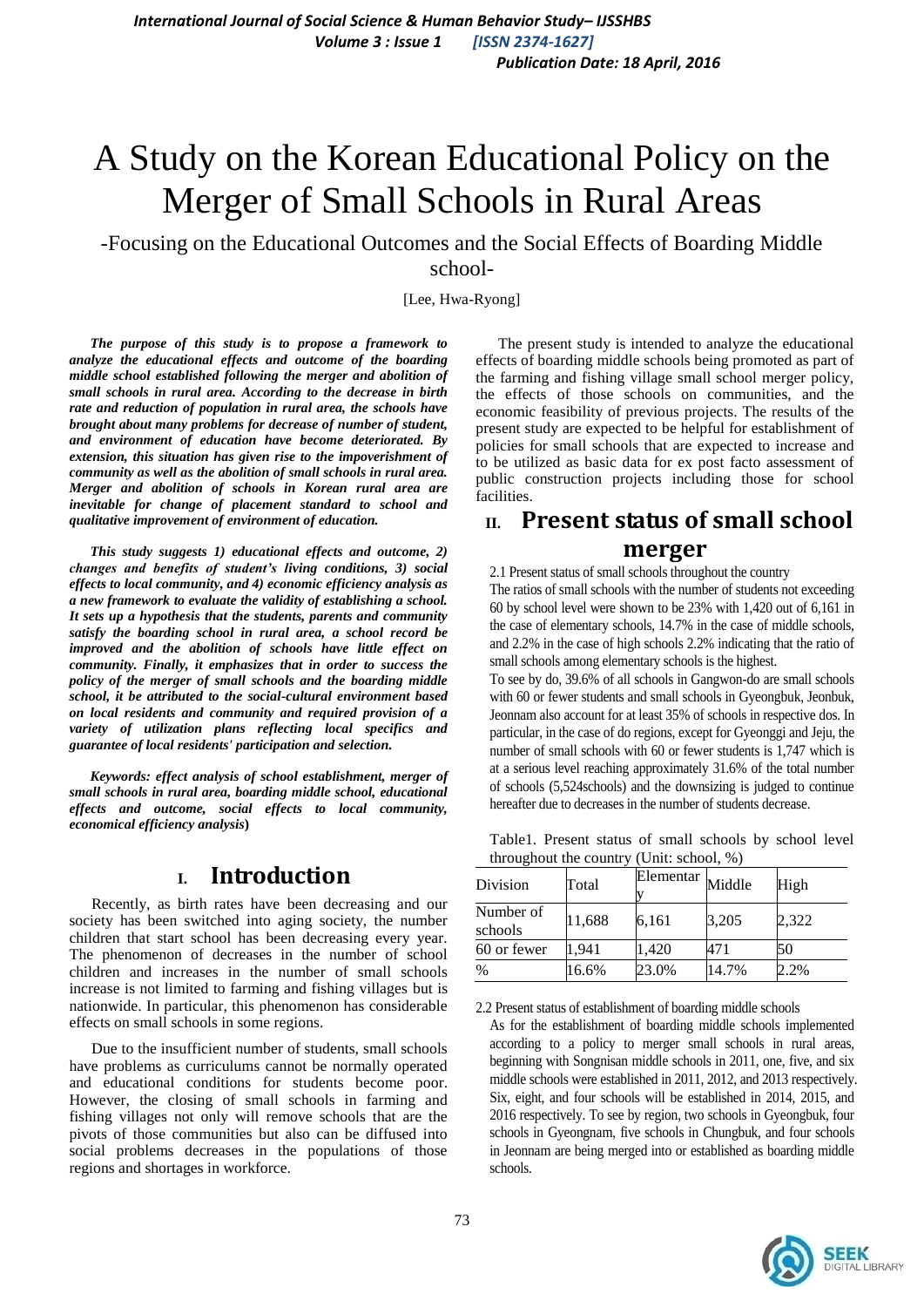# *Publication Date: 18 April, 2016*

# **III. . Analysis of changes in educational conditions after the merger into Songnisan Middle School**

3.1 Analysis of present statuses of schools before and after the merger (1) Present status of schools before the merger

Before the merger, there were seven middle schools in the jurisdiction of Boeun-gun and among them, all four schools except for Boeun Middle School, Boeun Girl's Middle School, and Bodeok Middle School were small schools with the number of students smaller than 50. Songnisan Middle School was established in March 2011 as the first boarding middle school in the country by merging three small schools in the Boeun-gun region. Songnisan Middle School was established by extending and altering the existing facilities of Wonnam Middle School and merging Songni Middle School, Naebuk Middle School, and Wonnam Middle School.

All of Wonnam Middle School, Songni Middle School, and Naebuk Middle School that were merged were small schools with three classes and in particular, in the case of Songni Middle School and Naebuk Middle School, the total number of students was not larger than 30 and the number of students per class was smaller than 10. In addition, all the facilities of the individual schools were older than 40 years because Naebuk Middle School, Songni Middle School, and Wonnam Middle School were constructed in 1972, 1973, and 1970 respectively. Therefore, the schools before the merger could not smoothly operate curriculums because the subject classroom system and subject classes by level could not be implemented and could not provide comfortable and hygienic learning environments.

#### (2) Present status of schools after the merger

For Songnisan Middle School established by merging three schools; Wonnam Middle School, Naebuk Middle School, and Songni Middle School, school facilities were secured by remodeling, extending, and altering the existing buildings of Wonnam Middle School. On the 27,063㎡ wide site, school buildings, a cafeteria, multipurpose rooms, a gymnasium, and a dormitory building were remodeled or newly constructed and the playground and basketball court which had been poor were improved to improve students' learning environments. The money invested in the extension project was 13,100 million won in total consisting of a site purchasing cost of 264 million won and facility costs of 12,836 million won<sup>1</sup>.

Table 4. Estimated budgets required for the establishment and operation of Songnisan Middle School (Unit: million won)

| 2 2                        |                     |                             |                               |                                                                                                        |                  |                                                 |        |
|----------------------------|---------------------|-----------------------------|-------------------------------|--------------------------------------------------------------------------------------------------------|------------------|-------------------------------------------------|--------|
| Division                   | Site<br>ase<br>cost | purch Facility tory<br>cost | operat<br>1ng<br>expen<br>ses | Annually required<br>operating expenses<br>$\sqrt{\text{Normal}}$ Studen Food<br>comm<br>uting<br>cost | e<br>expen<br>se | After<br>servic<br>school<br>educati<br>on cost | Total  |
| Estimate<br>d budget $264$ |                     | 12,836                      | 17                            | 94                                                                                                     | 284              | 43                                              | 13,538 |

3.2 Present status of school operation after the merger

 $\overline{a}$ 

After the merger, in 2011, Songnisan Middle School implemented educational activities such as the selection of an advanced subject classroom system and the foundation of a student orchestra. In addition, facility and environment improvement projects were implemented such as the completion of subject classrooms and the installation of an education and history hall, dedicated rooms for English, an orchestra room, a music room, and classrooms by level. In 2012, the advanced subject classroom system was actually operated, 1+1 migratory classes by level were implemented for three subjects, health room environment was improved, and a school parent reception room and a school steering committee meeting room were installed. In 2013, dormitory extension, orchestra room expansion, and Wee Class installation projects were implemented and for 2014, after-school program activation, smart classroom installation, and library rearrangement are planned.

## (2) Changes in curriculum operation

To improve students' academic abilities, Songnisan Middle School is implementing diverse projects such as subject classroom system operation for all subjects; small group migratory classes by level, peer learning helper system operation, and personal intensive reading stand unsupervised learning operation. In addition, characteristic feature education programs were implemented such as monthly Hanmadang family meetings participated by all dormitory students, student orchestra operation, personal theme book making, personal chrysanthemum cultivating, and personal musical instrument performance. For humanity cultivation, humanity cultivation programs through experience and those through volunteer work are operated.

# **IV. Results of analysis of the effects of establishment of Songnisan Middle School**

## 4.1 Analysis of educational effects

1

(1) Changes in the number of students before and after the merger A major factor for quantitative analysis of educational outcomes after the establishment of a school is tracing changes<sup>3</sup> in the number of registered students. To compare the numbers of students before and after the merger, the number of students when the small school merger plan was established (2009.09) and that in January 2011 which is before the merger of schools were examined and according to the results, the total number of students of the three schools was 90 both in September 2009 and in January 2011. However, after the merger, as of December 2012, the total number of students increased to 124 thereby showing a number of student increase rate of 37.7%.

As such, whereas the average number of students per class was only 10 before the merger, the average number of students per class after the merger became 24.8 so that appropriate scales of classes are maintained. In particular, the number of first year students that

<sup>3</sup> In the analytic study of the effects of establishment of schools by professors Neilson and Zimmerman of Yale University in the USA, changes in school records, the number of students, and house prices were used as major variables(Christopher Neilson & Seth Zimmerman The Effect of School Construction on Test Scores, School Enrollment and Home Prices, 2011.11)



<sup>1</sup> Data on the Ministry of Education and Science's central examination of boarding middle school related treasury investments and loans(2010.04)

<sup>&</sup>lt;sup>2</sup> Summary of 2012 academic year Songnisan education(Songnisan Middle School) data and an interview with the principal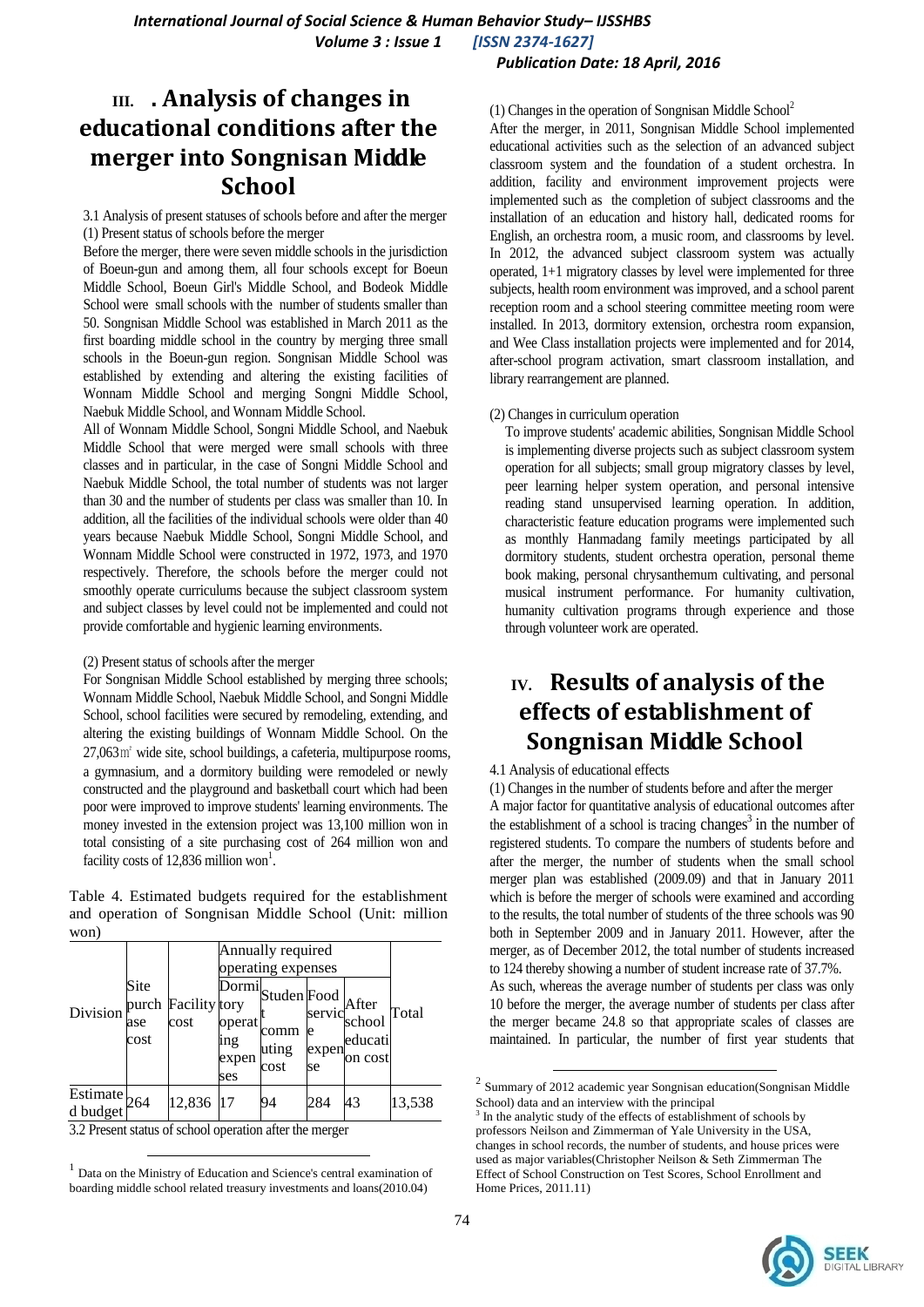# *International Journal of Social Science & Human Behavior Study– IJSSHBS Volume 3 : Issue 1 [ISSN 2374-1627]*

entered the school in 2012 was 54 with an increase by 10 compared to the number of second year students that entered the school in 2011 when the school was established which was 44 indicating that preference for the school has been increasing. Although this increase in the number of students is attributable to the fact that part of Sanoemyeon which was the school district for Boeun Middle School in part, the enthusiasm of the principal and teachers after the merger, the substantialization of the operation of curriculums, and the operation of the boarding middle school are judged to be important factors.

#### (2) Outcomes of the operation of extracurricular activities (club and after-school program)

To compare the number of clubs permanently opened/operated in the school (excluding discretionary activity or extracurricular activity clubs which are part of curriculums) before and after the merger, whereas the number of clubs was 4 before the merger (2010 school year), it increased to 6 in 2012 and the number of participating students also increased from 35 to 96 indicating that club activities were activated.

The number of after-school programs was 8 in total consisting of 5 school subject programs and 3 specialty aptitude education programs in Wonnam Middle School before the merger and the number of participating students was only 59. However, the number of afterschool programs opened in 2012, the second year after the merger was 52 in total comprising 26 school subject programs and 26 specialty aptitude education programs and the number of participating students was 122 indicating that after-school programs were actively operated since most students were participating.

(3) Results of national level educational achievement assessment by subject before and after the merger

Before the merger (2010), the ratios of students with at least moderate academic abilities (compared to students that took the exam) were Korean language 93.8%, society 87.5%, mathematics 62.5%, science 93.8%, and English 100%. However, the ratios of students with at least moderate academic abilities in 2012, the second year after the merger were 100% for all of Korean language, society, and mathematics, 96.2% for science 96.2%, and 88.5% for English indicating that educational achievement was enhanced in all subjects except for English compared to 2010. In particular, the ratios of students with at least moderate academic abilities by subject in 2012 were much higher than the average of Chungbuk Middle School.

Whereas the ratios of students with basic or lower academic abilities in 2010 before the merger were Korean language 6.2%, society 12.5%, mathematics 37.5%, science 6.2%, and English 0%, those in 2012 were 0% for all of Korean language, society, and mathematics, 3.8% for science 3.8%, and 11.5% for English indicating the outcomes were higher in 2012 compared to 2010 in all subjects except for English. In the assessment for three years, 2010-2012, only one student had lower than basic academic abilities for English in assessment in 2011 and no student had lower than basic academic abilities for other subjects according to examination.

Table 10. The results of National Assessment of Educational Achievement by subject (2010-2012 : Unit:%))

|  | Number Korean<br>lof         | language |  |  | mathemati<br>society<br>СS |  |  |                                                   | science |  |                  |  | English |  |          |     |
|--|------------------------------|----------|--|--|----------------------------|--|--|---------------------------------------------------|---------|--|------------------|--|---------|--|----------|-----|
|  | Yea examine At               |          |  |  | Lo At I                    |  |  | Lo At I                                           |         |  | Lo $\mathsf{At}$ |  | Lo At   |  |          | Lo  |
|  | es                           |          |  |  |                            |  |  | lea Ba we lea Ba we lea Ba we lea Ba we lea Ba we |         |  |                  |  |         |  |          |     |
|  | (ratio of st sic $\mathbf r$ |          |  |  | st sic r                   |  |  | st sic r                                          |         |  | st sic r         |  |         |  | st sic r |     |
|  | examine mo                   |          |  |  | tha mol                    |  |  | tha mol                                           |         |  | tha mol          |  | tha mol |  |          | tha |

# *Publication Date: 18 April, 2016*

|     | es to                   | der                             |   | n      | der     |       | 'n     | der      | 'n     | der      |      | n      | der      |    | n   |
|-----|-------------------------|---------------------------------|---|--------|---------|-------|--------|----------|--------|----------|------|--------|----------|----|-----|
|     | students ate            |                                 |   | basate |         |       | basate |          | basate |          |      | basate |          |    | bas |
|     |                         |                                 |   | İС     |         |       | iс     |          | iс     |          |      | iс     |          |    | ic  |
| '10 | 16(100<br>%             | $\overline{93}.\overline{6.20}$ |   |        | 87.     | 12.   | 0      | 62.37    |        | 93.<br>8 | 6.20 |        | 10       |    |     |
| '11 | 22(100<br>$%$ )         | 86.13.<br>4                     | h |        | 95.     | 4.5 0 |        | 10       |        | 90.<br>q | 9.1  |        | 72.22    |    | 4.6 |
|     | 26(100<br>$%$ )         | 10                              |   |        | 10<br>O | 0     |        | 10       |        | 96.<br>2 | 3.80 |        | 88.      | 11 |     |
| '12 | Chungb<br>uk<br>average | 98.                             |   |        | 78.     |       |        | 71.<br>8 |        | 69.<br>2 |      |        | 78.<br>q |    |     |

(4) Analysis of yearly enhancement of educational achievement To review the outcomes of yearly enhancement of educational achievement, the ratio of students with at least moderate academic abilities increased greatly from 87.5% in 2010 to 89.1% in 2011 and 96.9% in 2012. The ratio of students with basic academic abilities decreased greatly from 12.5% in 2010 to 10.0% in 2011 and 3.1% in 2012.

(5) Analysis of enhancement of the ratios of students with at least moderate academic abilities by subject

As for the enhancement of the ratios of students with at least moderate academic abilities by subject before and after the merger(2010 and 2012), the ratio was enhanced by 6.6% from 93.8% to 100% in the case of Korean language and by 60% in the case of mathematics as the subject with the largest enhancement. However, the ratios of students with at least moderate academic abilities decreased by 11.5% from 100% to 88.5% for English.

## 4.2 Analysis of social effects

(1)School merger and changes in community population

As for changes in the population of the entire Boeun-gun (Jan. 2009 end Dec. 2012), the population decreased by 554 which is -1.58%. The population of Samseung-myeon where Songnisan Middle School(former Wonnam Middle School) is located decreased by 124 from 2,692 at the end of January 2009 to 2,568 as of Dec. 2012 which is a decrease by -4.61% which is higher than the decrease rate of the entire Boeun-gun. On the other hand, the population of Songnisan-myeon which is the school district for the closed middle schools increased by 31 which is an increase by 1.41% compared to January 2009 and the population of Naebuk-myeon decreased by 5 which is a decrease by -0.26%. The population of Sanoe-myeon decreased by 55 which is a decrease by -0.26% indicating a relatively low decrease rate because the decrease rate is lower than the decrease rate of the entire Boeun-gun which was -1.58%. As such, according to the results of analysis of changes in populations in the regions of merger, the general hypothesis, "The population of regions where existing schools are closed decreases while the population of regions surrounding the merged school increases" is judged as not being applied to the case of boarding middle school merger.

## (2) Changes in land prices and house prices

The 2012 officially assessed land price of standard lands in Chungcheongbuk-do increased by  $+3.6\%$  compared to the previous years and the average land price of Chungbuk was identified as 11,210 won per ㎡. The increase rate of officially assessed individual